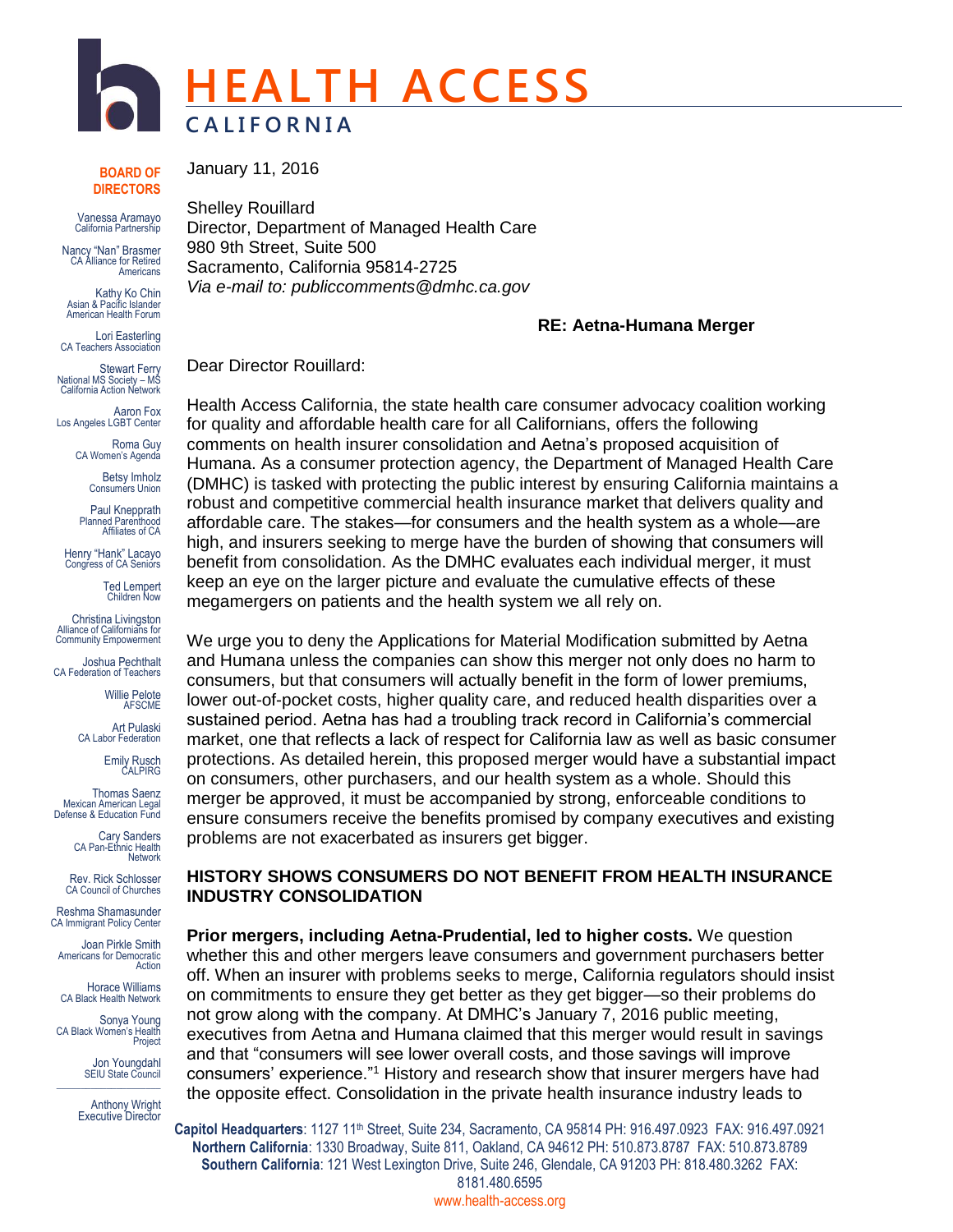Shelley Rouillard Page 2 January 11, 2016

premium increases, even as insurers with larger local market shares obtain lower prices from providers.<sup>2</sup> In fact, Aetna's acquisition of Prudential in 1999 resulted in premiums increasing by seven percent.<sup>3</sup> A study of the 2008 merger between UnitedHealthcare and Sierra Health in Nevada increased premiums in the small group market by nearly 14 percent, relative to a control group.<sup>4</sup> Researchers said the results of this merger "suggest that the merging parties exploited the market power gained from the merger." Furthermore, there is no evidence that mergers lead to improved quality.<sup>5</sup>

**Aetna has not provided evidence that merger will result in lower costs and better value.** Aetna also says the merger will give them "an enhanced ability to work with providers and create value-based payment agreements that result in better care to customers and spread cutting-edge clinical practices and quality care."<sup>6</sup> As researchers have noted, there is no evidence that larger insurers are more likely to implement valuebased payment agreements and care management programs.<sup>7</sup> Aetna and Humana are already humungous, scaled entities and it is unclear how they will get any more scale economies from getting even bigger. If Aetna claims efficiencies will counteract any negative harm created by its increased market share, then it must provide specific and verifiable information about these purported outcomes. Finally, we question whether larger, more dominant insurers have much incentive to invest in such changes, and if they do, whether the savings and benefits will be passed on to consumers. We posed these questions to Aetna and Humana executives at DMHC's public meeting and they did not address them, further reinforcing our skepticism about whether this merger will bring any benefit to consumers.

**Merger may limit competition in California's Medicare Market.** While our concerns about this proposed merger is focused on how it affects consumers in California's commercial market, where most of Aetna's California business is based, we also note that its acquisition of Humana affects the national Medicare marketplace and will result in less competition and fewer options for consumers.<sup>8</sup> According to an analysis by Cattaneo and Stroud, the Aetna-Humana merger is likely to reduce competition in the Medicare market in eight California counties, including Fresno, Kern, Los Angeles, Orange, Riverside, San Bernardino, San Diego and Ventura.<sup>9</sup>

# **INSURER CONSOLIDATION AMID ON-GOING IMPLEMENTATION OF THE AFFORDABLE CARE ACT**

**The ACA has transformed the health insurance market and increased enrollment.** As the primary regulator of health care service plans in California, the DMHC protects consumers' health care rights and ensures a stable health care delivery system. It must also ensure that insurer mergers do not undermine the state's implementation of the Affordable Care Act (ACA). In addition to promoting competition in the insurance industry, the ACA has increased access to health coverage and cut the state's rate of uninsured by half. Most of the newly covered, whether through Medi-Cal or Covered California, receive their care through private managed health plans. DMHC-licensed health plans provide care to more than 25 million Californians, representing 91% of the large-group market, 82% of the individual market and 77% of the small-group market.<sup>10</sup> Enrollment in DMHC's licensed health plans increased 28 percent in the first full year of ACA implementation.<sup>11</sup> In 2014, 2.2 million Californians obtained coverage through the individual market, representing a 47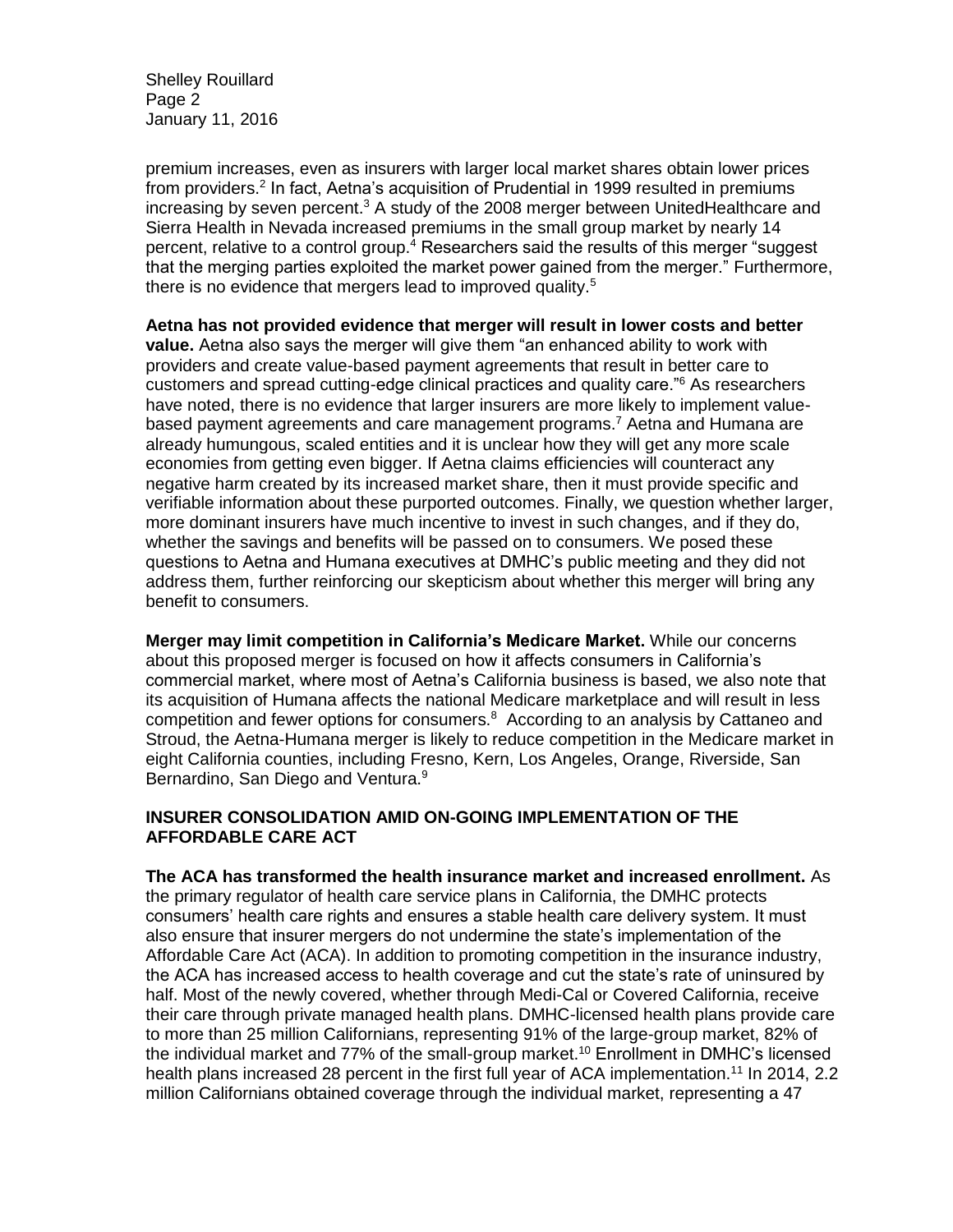Shelley Rouillard Page 3 January 11, 2016

percent increase over the previous year.<sup>12</sup> Group coverage continues to be the main source of commercial health insurance, providing coverage for 11.8 million Californians in 2014.<sup>13</sup> California's Medicaid program has also seen a rapid increase enrollment as a result of the ACA, and private plans play a significant role in providing coverage to Medi-Cal beneficiaries. As of early 2015, thirty percent of the nearly 9.4 million Medi-Cal beneficiaries enrolled in Medi-Cal managed care received their care through private plans.<sup>14</sup>

While the Affordable Care Act sets up the standards and parameters for a robust market in health insurance, the success and sustainability of the ACA depends on a competitive market. For example, Covered California will not be able to negotiate as effectively for its patient population without a competitive number of plans in the market. If insurer mergers reduce the number of market players and make it less likely that new entrants will participate, then mergers will have a negative impact on the ability of purchasers such as Covered California to negotiate on cost and quality.

**Aetna has opted-out of California's health reform programs.** Aetna's stock valuation has tripled in the past five years, since the Affordable Care Act was signed into law.<sup>15</sup> Despite record profits, Aetna's business strategy has left California consumers and purchasers with fewer choices for coverage. In 2013, Aetna left the state's individual market and chose to not participate in Covered California, <sup>16</sup> even as implementation of the Affordable Care Act expanded the individual market business. Although Aetna maintained its group business in California, neither its health nor dental plans have been offered in the Covered California for Small Business program, which provides options for medical and dental coverage. That Aetna has not participated in any aspect of health reform implementation in California, coupled with the fact that this proposed merger will not give California consumers any new or additional options for coverage (and would actually decrease choices in the Medicare Advantage market), we question whether this merger is in the interest of consumers.

### **HEALTH CARE COSTS AND UNREASONABLE RATE INCREASES BURDEN CONSUMERS**

**Consumers with health coverage struggle to pay medical bills.** The Affordable Care Act has enabled millions of previously uninsured Americans to receive health coverage, improving their financial security and access to care by establishing new rules that provide better financial protection and more comprehensive benefits. Health care costs, however, continue to be a major concern for consumers and purchasers. Since 2002, health insurance premiums in California have increased by 202 percent, more than five times the 36 percent increase in the state's overall inflation rate.<sup>17</sup> Workers are also seeing reduced benefits and increased cost sharing.<sup>18</sup> Almost 90 percent of those who enrolled through Covered California for coverage in 2015 received premium assistance to make their health insurance more affordable.<sup>19</sup> According to a newly released Kaiser Family Foundation/New York Times survey, these increasing costs have resulted in one in five Americans *with health insurance* having problems paying their medical bills.<sup>20</sup> The survey also found that medical expenses limit the ability of patients and their families to meet other basic needs– such as paying for housing, food, or heat–or make it tough for them to pay other bills.<sup>21</sup> Against this backdrop, it is imperative that you critically evaluate how insurer mergers will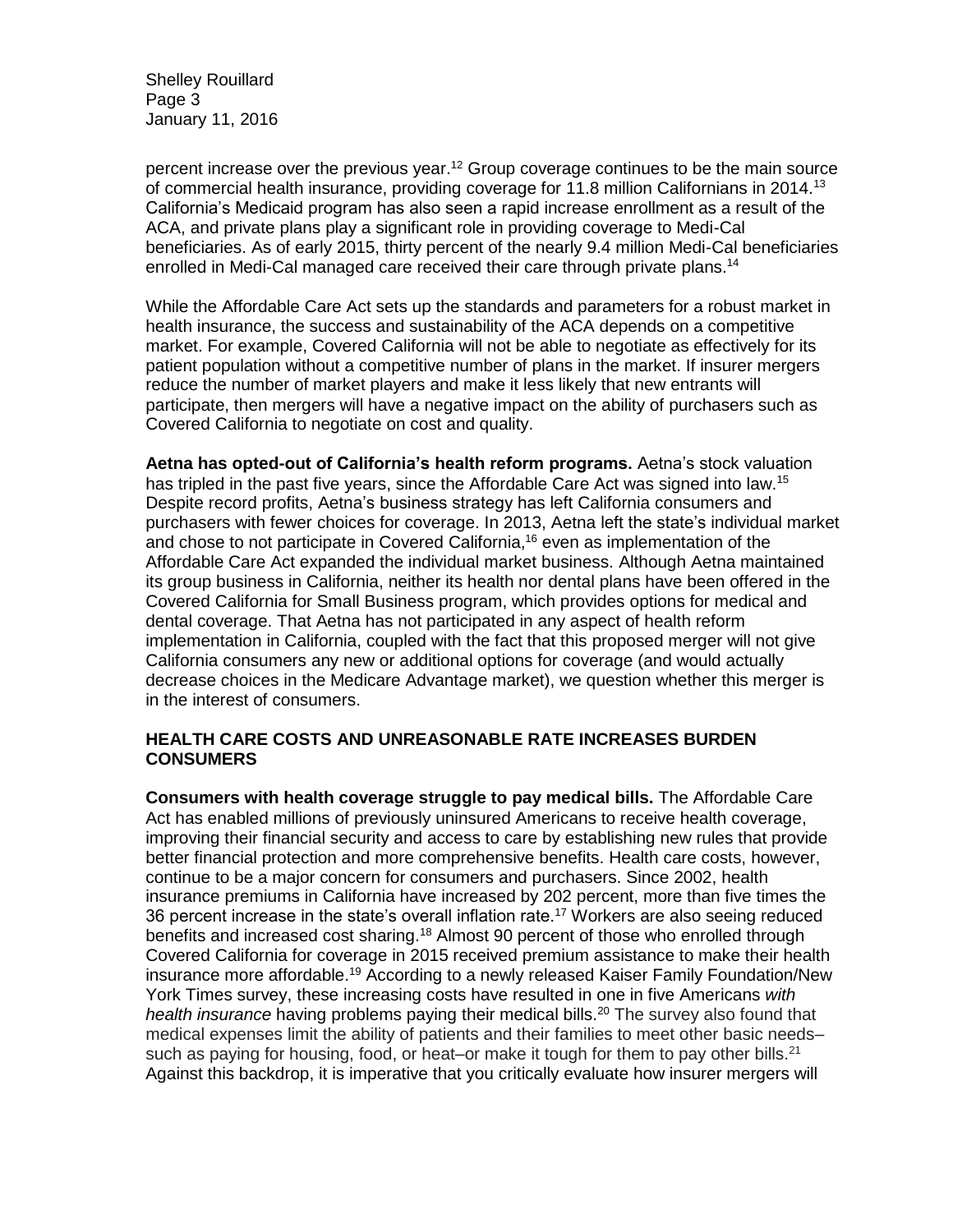Shelley Rouillard Page 4 January 11, 2016

impact the significant strides California has made in reducing our rate of uninsured and our ability to control health care costs.

**Aetna has repeatedly pursued unreasonable rate increases.** Aetna's egregious history of imposing unreasonable rate increases on small business purchasers should be scrutinized because this deplorable practice undermines consumers' financial stability, particularly those who live paycheck to paycheck. In the last three years, DMHC has found four of Aetna's rate increases to be unreasonable, unsubstantiated, and unjustified, calling it "price gouging in today's market."<sup>22</sup>

- In July 2015, DMHC found Aetna's 21 percent increase affecting 13,000 small group members to be unreasonable.
- In May 2015, DMHC found Aetna's 19.2 percent increase affecting 16,000 small group members to be unreasonable.
- In December 2014, DMHC found Aetna's 17.3 percent increase affecting 9,500 small group members to be unreasonable.
- In March 2013, DMHC found Aetna's 11.4 percent increase affecting 20,000 small group members to be unreasonable.

Aetna has also imposed rate increases on its small business customers that the California Department of Insurance (CDI) deemed to be unreasonable.

- In October 2015, CDI found Aetna's average 27.4 percent increase affecting 40,000 people to be excessive unreasonable. By imposing the unreasonable rate increase, Aetna cost small businesses a projected \$5.5 million in excessive rates.<sup>23</sup>
- In December 2014, CDI found Aetna's average 10.7 percent increase affecting 64,000 individuals to be excessive and unreasonable. $24$
- In April 2012, CDI noted that Aetna had an average 30.3 percent increase over 24 months for small employers with Aetna's PPO health insurance policies.<sup>25</sup>

Small businesses have had to pay more for health coverage because Aetna has repeatedly imposed rate increases that have been found to be unreasonable and unjustified. As a result, we have absolutely no confidence that Aetna would act any differently than it has in the past, nor do we expect Aetna to pass along the benefits of any cost savings or efficiencies to consumers and other purchasers. It is also worth noting that the \$1.35 million in savings Aetna expects to achieve in the first year of the merger $^{26}$  pales in comparison to the tens of millions of dollars they have gained by overcharging small business purchasers.

**Existing law does not protect consumers from price gouging.** Insurers have claimed that government regulation such as medical loss ratio (MLR) requirements and rate review limits insurers' ability to raise premium prices. Although MLR requires insurers to spend between 80 and 85 percent of net premiums on medical services and quality improvements, it does not cap prices and insurers can still raise premiums to collect higher profits. Aetna has also shown that rate review does not prevent health insurers from raising premiums beyond what regulators deem to be reasonable. Finally, California rate review for large group health plans has not been implemented.

#### **Aetna has opposed measures to increase price transparency in the large group market.** Existing state and federal laws regarding rate review provides the public with critical information about rate setting in the individual and small group markets. However,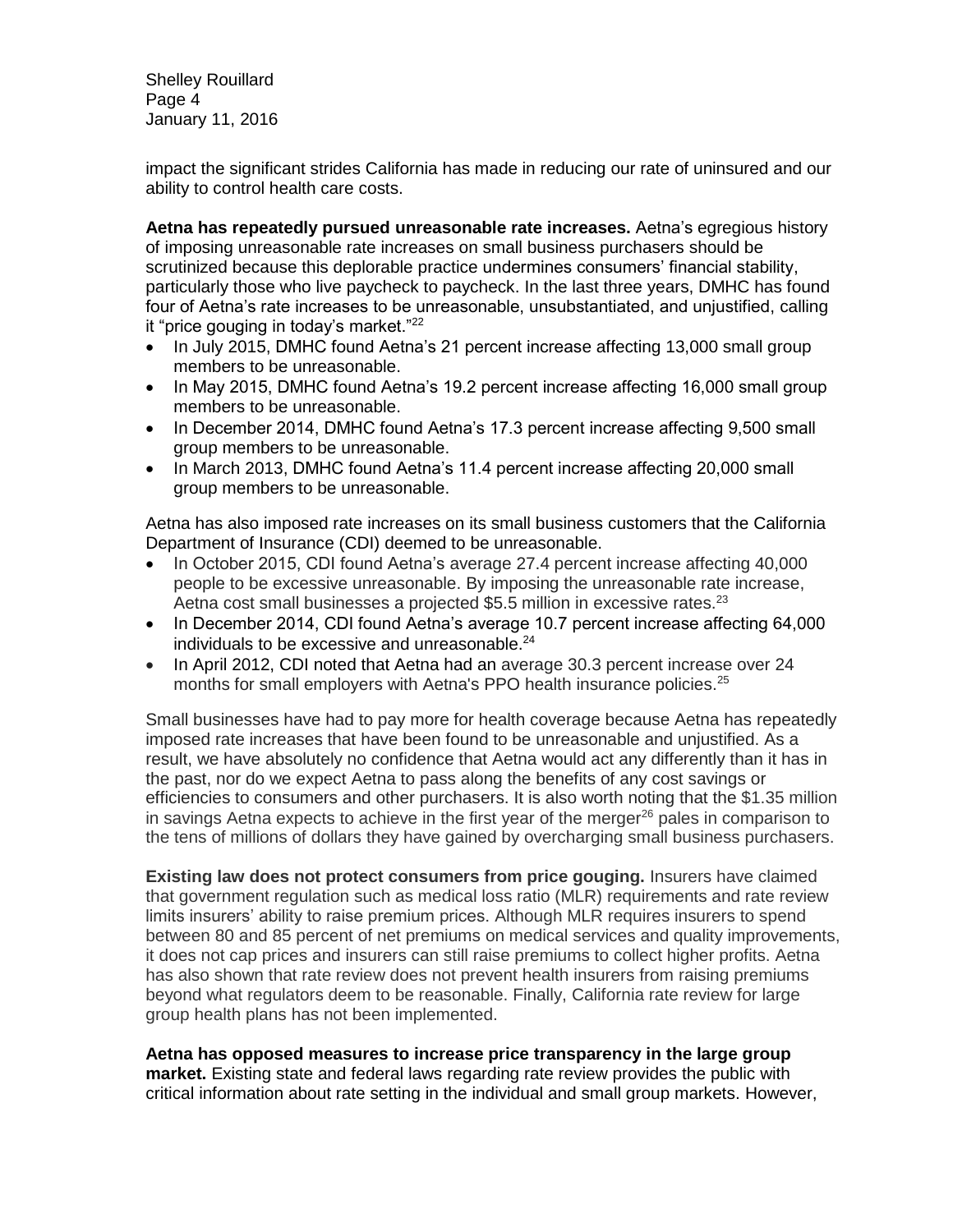Shelley Rouillard Page 5 January 11, 2016

the large group market has largely been left to grapple with dramatic rate increases on its own. Last year, Aetna opposed SB 546 (Leno), Chapter 801, Statutes of 2015, legislation that establishes new rate review requirements for the large group market.<sup>27</sup> This law, which took effect on January 1, 2016, encourages rate increases in the large group market to be more aligned with rates for large purchasers and active negotiators such as CalPERS and Covered California, and with the individual and small employer markets where rate review has already been implemented. In opposing SB 546, Aetna wanted to continue to not disclose any information or justification when it increases rates for its large group products and ensure that large group purchasers negotiate blind.

# **ON-GOING VIOLATIONS OF CONSUMER RIGHTS MUST BE RECTIFIED**

DMHC's oversight and enforcement activity provides an abundance of information about Aetna's track record in California's commercial market, which we find to be distressing. The deficiencies found in Aetna's routine medical survey, extensive history of enforcement actions, poor quality ratings, high rate of being overturned in Independent Medical Review (IMR), and history of proceeding with unreasonable rate increase pose significant concerns about the quality and value of services provided to its existing enrollees. As consumer advocates, we are deeply concerned these problems will become more acute if Aetna is allowed to get bigger. We urge DMHC to scrutinize how Aetna will remedy its existing deficiencies and rate setting practices and ensure that enrollees have access to adequate networks, timely access to care, high quality health care, effective grievance procedures, language access, and reduced health disparities.

**Routine Medical Survey:** In DMHC's most recent routine medical survey (2013), Aetna was found to have three major deficiencies in the plan's quality management, grievances and appeals, and utilization management processes.<sup>28</sup> In a recent follow-up survey, Aetna still has not corrected one of the deficiencies, nearly three years after it was brought to their attention.<sup>29</sup> The uncorrected deficiency pertains to DMHC's finding that Aetna's website makes it difficult for patients to submit a grievance and does not provide important information about the California HMO grievance process, a critical consumer protection.<sup>30</sup> As a result, Aetna consumers do not know the timeframes for acknowledgement and resolution of an appeal, procedures pertaining to expedited appeals, or information about the Department's grievance process. It is appalling that Aetna has repeatedly failed to do something as basic as posting information about consumer rights on its website, in spite of multiple corrective action plans.<sup>31</sup> We question whether Aetna should be allowed to get bigger if it cannot do something as simple as update its website. DMHC should require Aetna to immediately comply with statutory requirements regarding grievance information and not wait until the next routine medical survey to determine if this deficiency has been corrected.

**Enforcement actions:** Aetna has been the subject of over 100 enforcement actions by DMHC. Aetna's poor handling of patient grievances has been the subject of most of DMHC's enforcement actions, for which it has accumulated 46 fines since 2011. The fines encompass 128 violations of Knox-Keene Act statutes and regulations regarding grievance systems and the handling of grievances.<sup>32</sup> In addition, Aetna has accumulated over \$100,000 in fines in the last year alone, twice for prolonging the independent medical review process by not cooperating with the Department<sup>33</sup>; and seven times for poor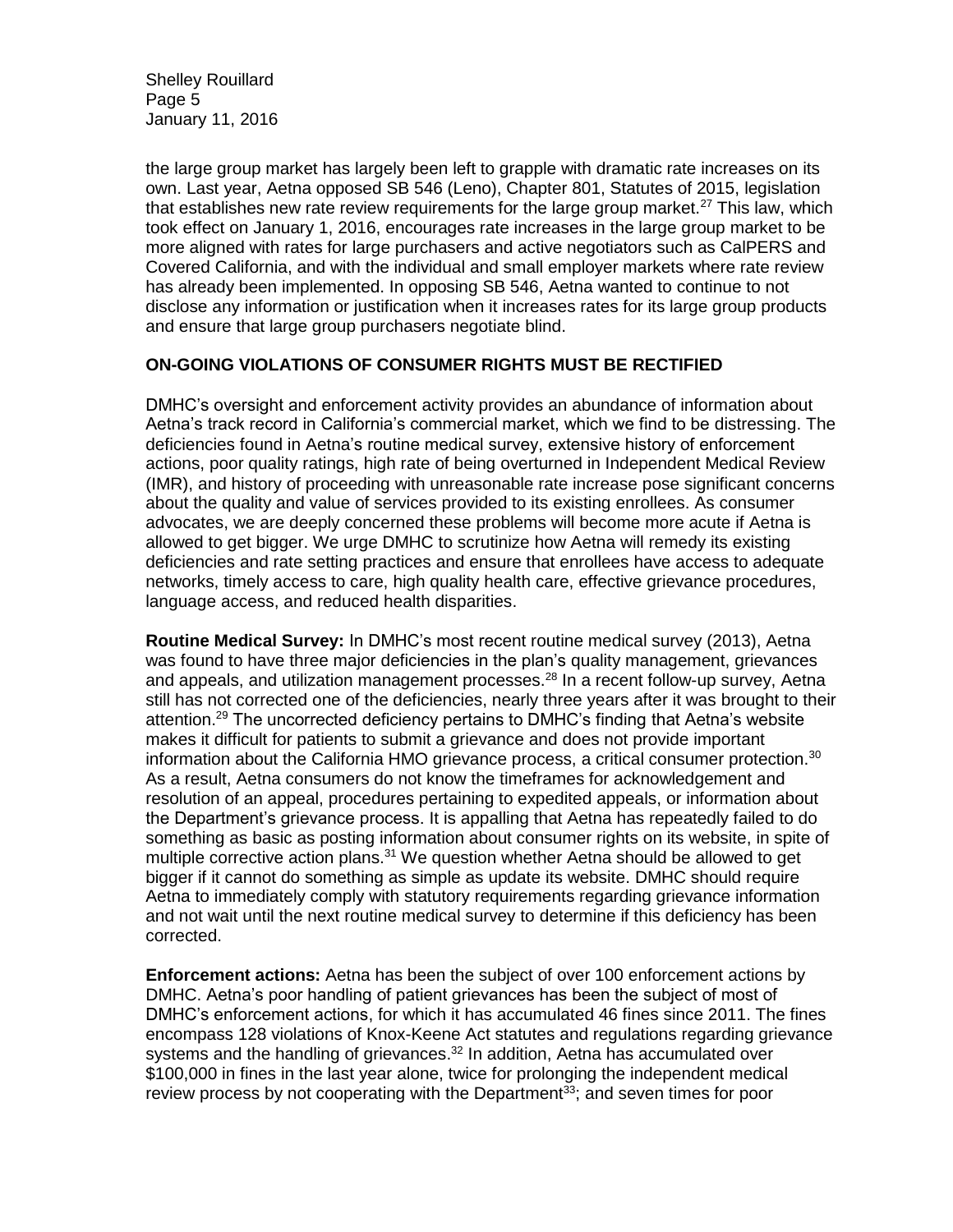Shelley Rouillard Page 6 January 11, 2016

handling of consumer grievances, a recurring theme. In 2014, Aetna was fined \$200,000 for failing to process claims and provider disputes in a timely manner.<sup>34</sup>

**Quality ratings:** Aetna has poor quality ratings in some key areas that are important to consumers. According to the Office of the Patient Advocate's HMO quality report card, patients give Aetna a good rating (3 out of 4 stars) overall and for helping members get answers.<sup>35</sup> Patients give Aetna a poor rating (1 out of 4 stars) for not helping them get the care they needed when they needed it. $36$  In addition, Aetna's clinical performance ratings range from poor to fair for all eleven health conditions measured.<sup>37</sup>

**Consumer Complaints and Independent Medical Review (IMR):** In recent years, Aetna has had a high number of consumer complaints compared to most other large HMOs, especially as it pertains to benefit and coverage issues. In 2014, Aetna received 1.09 complaints per 10,000 enrollees for benefits and coverage issues, the third highest rate amongst plans with more than 400,000 enrollees.<sup>38</sup> Benefits and coverage issues was the highest source of Aetna's complaints in 2013.<sup>39</sup> The source of these complaints must be reduced if Aetna is to get bigger.

While Aetna's rate of being overturned by IMR was relatively low in 2014, it was high in 2013, when 43.8% of medical necessity IMRs, 45.8% of ER reimbursement IMRs, and 33.3% of Experimental/Investigational IMRs were overturned.<sup>40</sup> The Department should ensure Aetna has appropriate policies and procedures in place to ensure patients get the care they need.

**Network Adequacy and Timely Access to Care:** DMHC should review Aetna's timely access reports, which are not yet publicly available, to determine whether Aetna has adequate networks for all its plan products and whether it has met its obligations to provide its enrollees with timely access to care.

# **ENFORCEABLE UNDERTAKINGS NEEDED TO ENSURE CONSUMER PROTECTION**

Aetna and Humana should not be allowed to make empty promises to California's health care consumers. Although the two companies have little overlap in the California market, Aetna's track record gives us deep concerns about how the merger will affect its existing and future enrollees. Neither company has demonstrated how their promises of innovation, efficiency, and value will be realized and shared with consumers, and why a merger is necessary to accomplish these goals. Finally, this deal involves two large national companies headquartered elsewhere in the United States. Given Aetna's longstanding failure to abide by minimal consumer protections, we question how an even larger company would be accountable to California regulators and consumers. If Aetna's acquisition of Humana is supposed to be good for California, then clear and enforceable conditions must be in place to ensure transparency, accountability, consumer protection, and safeguard Californians' hard-earned premium dollars.

### **Questions about Aetna's commitment to serving California consumers.**

 Why a merger? Why is an acquisition of Humana necessary for Aetna to serve Medicare customers and deliver better value to consumers? Why not build on its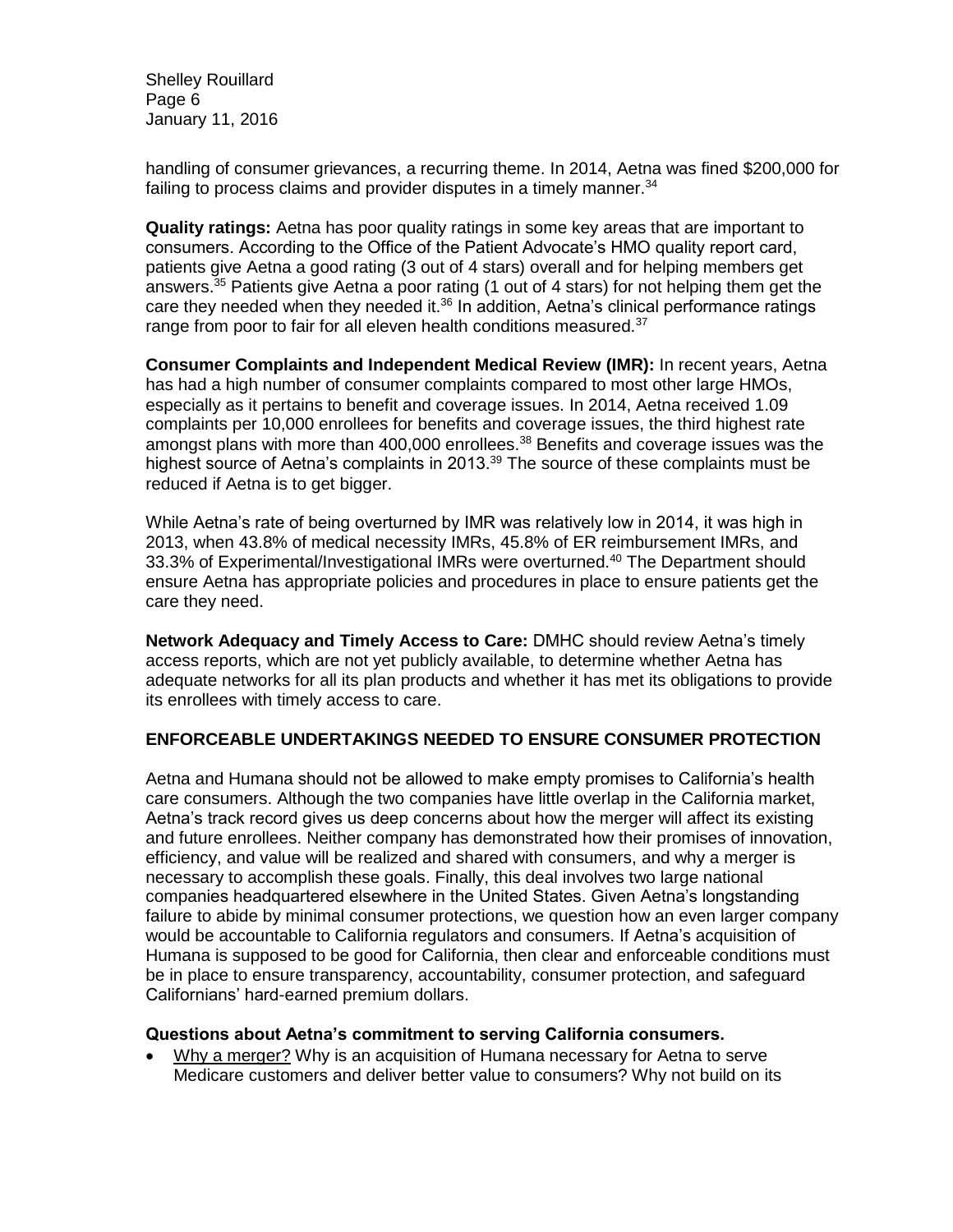Shelley Rouillard Page 7 January 11, 2016

> existing line of business and offer Medicare patients with additional choices rather than supplanting an existing option?

- Commitment to getting better. As previously discussed, Aetna has provided lackluster service and care to its commercial enrollees. Is it in the public interest to allow Aetna to be acquired if there is no commitment to fix these problems?
- Individual group market. Aetna left the individual group market in 2013 and opted to not participate in Covered California. Does it have plans to offer products in the individual market again, or will it focus on the small and large group market?
- Small group market. Aetna has not participated in any of Covered California's programs, including Covered California for Small Business. If the small group market is a key segment of Aetna's commercial business, why has it not participated and provided small businesses with more options?

**Clear and enforceable undertakings to protect consumers.** DMHC has found Aetna to provide deficient services to its enrollees, and it must be required to improve care and services to its enrollees before it can get bigger. Aetna's existing enrollees must have access to the quality care they are entitled to under the Knox-Keene Act.

- Immediately correct deficiencies. Aetna should be required to immediately correct outstanding deficiencies found in its Routine and Follow-up Medical Surveys and maintain compliance with all Knox-Keene requirements over a sustained period.
- Improving service, care, and quality. DMHC should require Aetna to meet specific benchmarks in improving access to care and customer service for its patients. Aetna must be required to bring all its quality ratings up to above-average levels within 3 years, and submit plans on how it will accomplish this task.
- Reduce source of IMRs and consumer complaints. Aetna must be required to reduce the rate of IMRs filed and overturned by DMHC and reduce the source of consumer complaints, a critical measure of how well a plan meets their members'' needs and solves problems when they occur.
- Accountability to California regulators and consumers. How will a larger Aetna be accountable to California consumers and regulators? Aetna should be required to be responsive to the California market and California law by having California-based medical director, legal counsel and regulatory compliance staff who are knowledgeable about California-specific consumer protections and other requirements we place on our health plans. In addition, consumer complaints and grievance staff should be based in California to ensure quick resolution of problems.
- Plans for achieving efficiency and savings. Aetna and Humana should be required to reveal how they will achieve efficiencies and savings, show how these efficiencies and savings will be shared with consumers, and commit to a plan for sharing these savings through lower premiums and cost-sharing, improved quality, and reduced health disparities. These commitments must be maintained over time, and not just in the near term. Can Aetna assure that consumers get the care they need when they need it rather than simply delivering the profits shareholders want?
- Ensuring and maintaining affordable care for consumers and purchasers: The core of Aetna's business has been based on rates charged to commercial customers in the small and large group markets. The fact that health insurer mergers lead to higher costs for consumers, coupled with Aetna's history of imposing unreasonable rate increases, give us great pause that Aetna will provide consumers with a quality, affordable product.<sup>41</sup> DMHC should include clear and enforceable undertakings requiring rate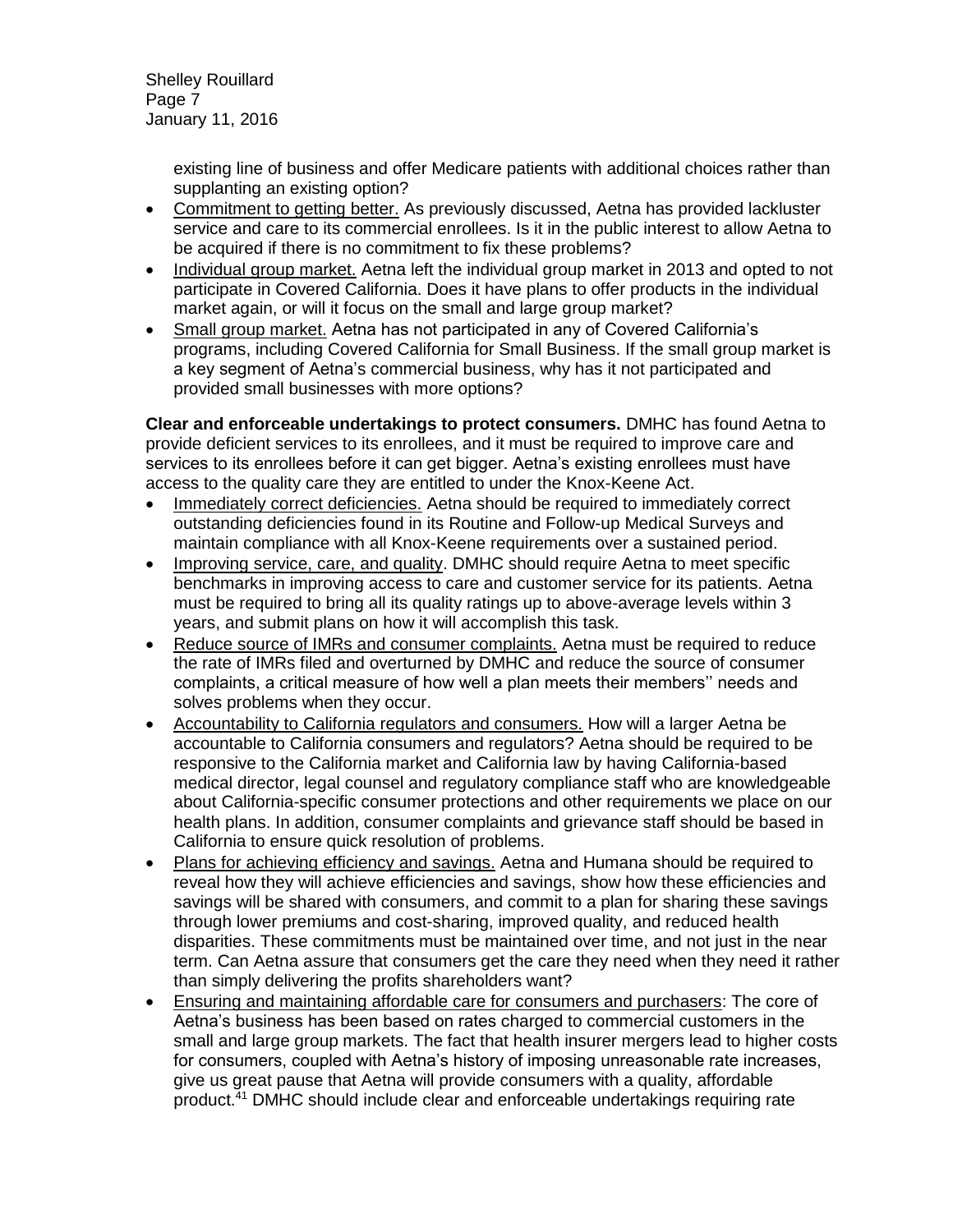Shelley Rouillard Page 8 January 11, 2016

> filings and information provided for group purchasers demonstrate how efficiencies reduce rates for consumers and other purchasers. How will the efficiencies be sustained over time, and how will purchasers benefit? Finally, Aetna should be required to not pursue any rate increases deemed to be unreasonable by regulators, pursuant to the rate review program established by SB 1163 (Leno), Chap. 661, Statutes of 2010.

- Keeping premium dollars and profits in California: Aetna should be required to reinvest profits earned from the California market in California, instead of using Californians' hard-earned premium dollars to expand elsewhere.
- Increasing transparency: Aetna and Humana should be required to provide full transparency for the pricing of premiums, compensation for senior management and the board of directors, and costs associated with the merger. Such costs must be detailed in rate filings and information provided for large group purchasers for at least the next ten years.
- Improve the health system as a whole: In order to address other potential impacts of the merger and these insurers' practices, Aetna should commit to key investments for the state's safety-net, the remaining uninsured, rural and other underserved populations. They should also support systems that help California's health care system to achieve the quadruple aim of better care, healthier populations, lower costs, *and* health equity, such as the development of health care cost and quality database. Support for these initiatives should supplement, not supplant, the aforementioned consumer protections that are required to ensure California's patients receive the purported benefits of this merger.

The proposed merger between Aetna and Humana has significant implications for California's commercial market, and we are highly skeptical that it is in the best interest of California consumers or the health system as a whole. On behalf of California's health care consumers, we urge you to scrutinize this deal and make sure patients are not left with higher prices and unfulfilled promises. Please contact Tam Ma, Health Access' Policy Counsel at [tma@health-access.org](mailto:tma@health-access.org) or (916) 492-0973 x. 201 if we can be of assistance as you evaluate the Applications for Material Modification. Thank you for giving these issues your highest level of scrutiny and for protecting the interests of consumers in this process.

Sincerely,

Anthony Wright

Executive Director

Cc: Secretary Diana Dooley, California Health and Human Services Agency Senator Ed Hernandez, Chair, Senate Health Committee Assemblyman Rob Bonta, Chair, Assembly Health Committee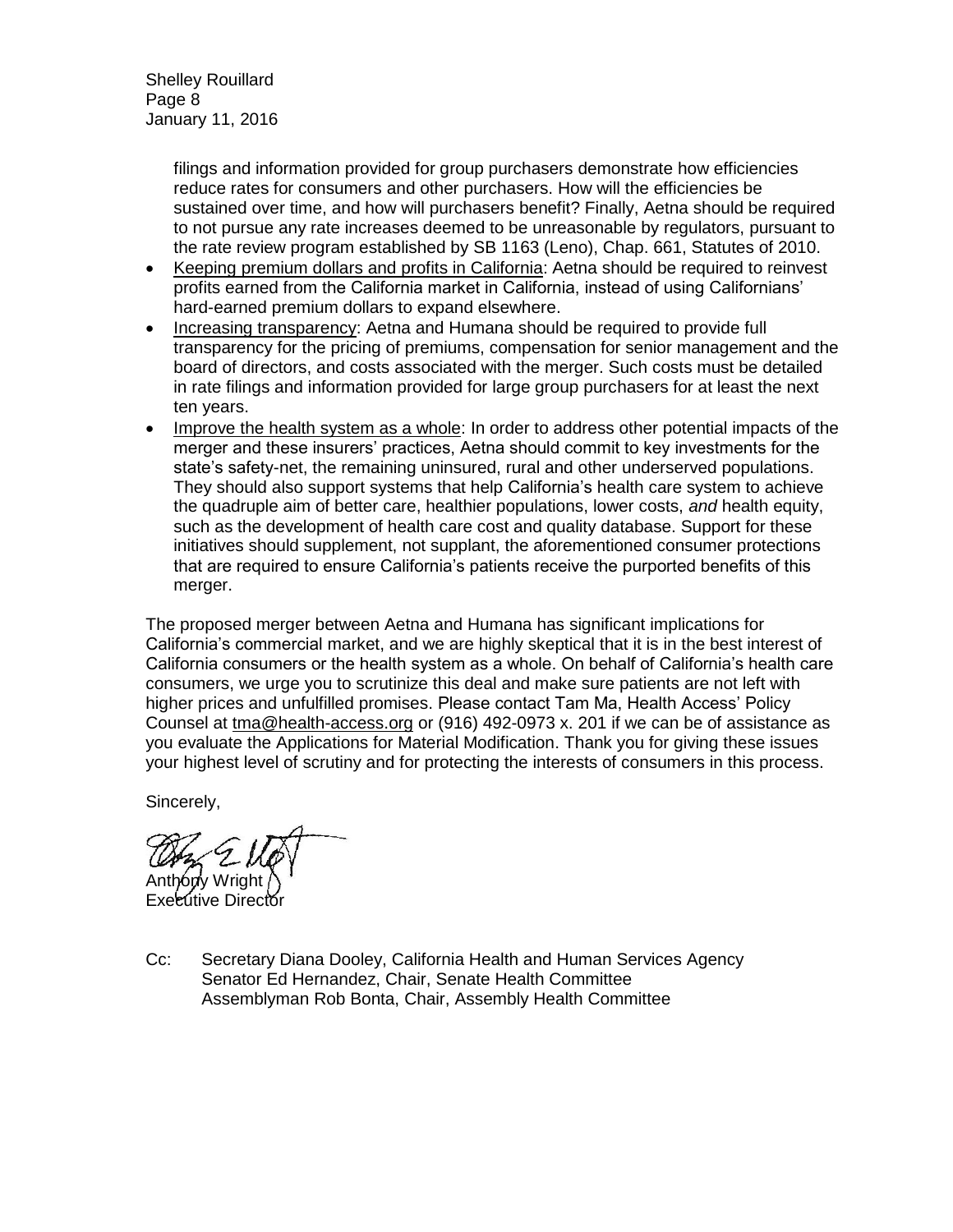Shelley Rouillard Page 9 January 11, 2016

<sup>1</sup> Gorn, David. *Scrutinizing Aetna-Humana Deal,* California Healthline, January 5, 2016. Available at: <http://www.californiahealthline.org/capitol-desk/2016/1/scrutinizing-aetnahumana-deal>  $\overline{a}$ 

<sup>2</sup> L. S. Dafny, *Evaluating the Impact of Health Insurance Industry Consolidation: Learning from Experience*, The Commonwealth Fund, November 2015. Available at[: http://www.commonwealthfund.org/publications/issue](http://www.commonwealthfund.org/publications/issue-briefs/2015/nov/evaluating-insurance-industry-consolidation)[briefs/2015/nov/evaluating-insurance-industry-consolidation](http://www.commonwealthfund.org/publications/issue-briefs/2015/nov/evaluating-insurance-industry-consolidation)

<sup>6</sup> Aetna, "Aetna to Acquire Humana for \$37 Billion, Combined Entity to Drive Consumer-Focused, High-Value Health Care," July 3, 2015. Available at: [https://news.aetna.com//news-releases/aetna-to-acquire-humana-for-](https://news.aetna.com/news-releases/aetna-to-acquire-humana-for-37-billion-combined-entity-to-drive-consumer-focused-high-value-health-care/)[37-billion-combined-entity-to-drive-consumer-focused-high-value-health-care/](https://news.aetna.com/news-releases/aetna-to-acquire-humana-for-37-billion-combined-entity-to-drive-consumer-focused-high-value-health-care/)

<sup>7</sup> *See Supra* note 2.

<sup>8</sup> *See* Mathews, Anna Wilde and Christopher Weaver. *Health Mergers Could Cut Consumer Options*, The Wall Street Journal, June 21, 2015. Available at: [http://www.wsj.com/articles/health-mergers-could-cut-consumer](http://www.wsj.com/articles/health-mergers-could-cut-consumer-options-1434937235)[options-1434937235](http://www.wsj.com/articles/health-mergers-could-cut-consumer-options-1434937235)

9 Cattaneo and Stroud, Before & After Results of the Proposed California HMO Acquisitions, August 2015. Available at: [http://cattaneostroud.com/wp-](http://cattaneostroud.com/wp-content/uploads/2015/04/Effect_of_Proposed_Calif_HMO_Acquisitions.pdf)

[content/uploads/2015/04/Effect\\_of\\_Proposed\\_Calif\\_HMO\\_Acquisitions.pdf](http://cattaneostroud.com/wp-content/uploads/2015/04/Effect_of_Proposed_Calif_HMO_Acquisitions.pdf)

<sup>10</sup> Wilson, Katherine. *Enrollment in Individual Health Plans Up 47% in 2014.* Prepared for the California HealthCare Foundation, May 2015. Available online at: [http://www.chcf.org/articles/2015/05/enrollment](http://www.chcf.org/articles/2015/05/enrollment-individual-up)[individual-up](http://www.chcf.org/articles/2015/05/enrollment-individual-up)

<sup>11</sup> *Celebrating Momentous Anniversaries, 2014 Annual Report*, The Department of Managed Health Care, December 2015. Available at:

[http://dmhc.ca.gov/Portals/0/FileAComplaint/DMHCDecisionsAndReports/AnnualComplaintAndIMRDecisions/20](http://dmhc.ca.gov/Portals/0/FileAComplaint/DMHCDecisionsAndReports/AnnualComplaintAndIMRDecisions/2014.pdf) [14.pdf](http://dmhc.ca.gov/Portals/0/FileAComplaint/DMHCDecisionsAndReports/AnnualComplaintAndIMRDecisions/2014.pdf)

<sup>12</sup> *See supra* note 1.

<sup>13</sup> *Id.*

<sup>14</sup> Medi-Cal Managed Care Plans and Safety-Net Clinics Under the ACA, California Health Care Foundation, December 2015. Available at:

[http://www.chcf.org/~/media/MEDIA%20LIBRARY%20Files/PDF/PDF%20M/PDF%20MediCalMgdCarePlansSa](http://www.chcf.org/~/media/MEDIA%20LIBRARY%20Files/PDF/PDF%20M/PDF%20MediCalMgdCarePlansSafetyNet.pdf) [fetyNet.pdf](http://www.chcf.org/~/media/MEDIA%20LIBRARY%20Files/PDF/PDF%20M/PDF%20MediCalMgdCarePlansSafetyNet.pdf)

<sup>15</sup> Diamond, Dan. *Aetna Buys Humana for \$34 billion But Deal Doesn't Add Up,* July 3, 2015. Available at: <http://www.forbes.com/sites/dandiamond/2015/07/03/aetna-buys-humana-for-34-billion-but-deal-doesnt-add-up/> <sup>16</sup> Terhune, Chad. *Aetna to Exit a Key Market in California*, Los Angeles Times, June 19, 2013. Available at:

<http://articles.latimes.com/2013/jun/19/business/la-fi-aetna-health-insurance-20130619>

<sup>17</sup> *California Employer Health Benefits: Rising Costs, Shrinking Coverage*, California Heatlh Care Foundation, April 2015. Available at[: http://www.chcf.org/publications/2015/04/employer-health-benefits#ixzz3u9z4ZMrT](http://www.chcf.org/publications/2015/04/employer-health-benefits#ixzz3u9z4ZMrT) <sup>18</sup> *Id.* 

<sup>19</sup> *Health Insurance Companies and Plan Rates for 2016, Keeping the Individual Market in California Affordable,*  Covered California, Updated October 29, 2015. Available at[: https://www.coveredca.com/PDFs/7-27-](https://www.coveredca.com/PDFs/7-27-CoveredCA-2016PlanRates-prelim.pdf) [CoveredCA-2016PlanRates-prelim.pdf](https://www.coveredca.com/PDFs/7-27-CoveredCA-2016PlanRates-prelim.pdf)

<sup>20</sup> *The Burden of Medical Debt: Results from the Kaiser Family Foundation/New York Times Medical Bills Survey*, Kaiser Family Foundation, January 2016. Available at:

[https://kaiserfamilyfoundation.files.wordpress.com/2016/01/8806-the-burden-of-medical-debt-results-from-the](https://kaiserfamilyfoundation.files.wordpress.com/2016/01/8806-the-burden-of-medical-debt-results-from-the-kaiser-family-foundation-new-york-times-medical-bills-survey.pdf)[kaiser-family-foundation-new-york-times-medical-bills-survey.pdf](https://kaiserfamilyfoundation.files.wordpress.com/2016/01/8806-the-burden-of-medical-debt-results-from-the-kaiser-family-foundation-new-york-times-medical-bills-survey.pdf)

 $\frac{21}{21}$  *Id.* 

<sup>22</sup> DMHC Press Release, July 16, 2015, available at:

[https://www.dmhc.ca.gov/Portals/0/AbouttheDMHC/NewsRoom/2015/pr071615.pdf.](https://www.dmhc.ca.gov/Portals/0/AbouttheDMHC/NewsRoom/2015/pr071615.pdf)

<sup>23</sup> California Department of Insurance Press Release, October 2016, available at: <http://www.insurance.ca.gov/0400-news/0100-press-releases/2015/release099-15.cfm>  $24$  California Department of Insurance Press Release, December 18, 2014, available at: <http://www.insurance.ca.gov/0400-news/0100-press-releases/2014/release137-14.cfm>  $25$  California Department of Insurance Press Release, April 5, 2012. Available at:

<http://www.insurance.ca.gov/0400-news/0100-press-releases/2012/release031-12.cfm> <sup>26</sup> *See Supra* note 1.

 $3$  L. Dafny, M. Duggan, and S. Ramanarayanan, "Paying a Premium on Your Premium? Consolidation in the U.S. Health Insurance Industry," *American Economic Review,* April 2012 102(2):1161–85.

<sup>4</sup> J. R. Guardado, D. W. Emmons, and C. K. Kane, "The Price Effects of a Large Merger of Health Insurers: A Case Study of UnitedHealth-Sierra," *Health Management, Policy and Innovation,* June 2013 1(3):16–35. 5 *Id.*